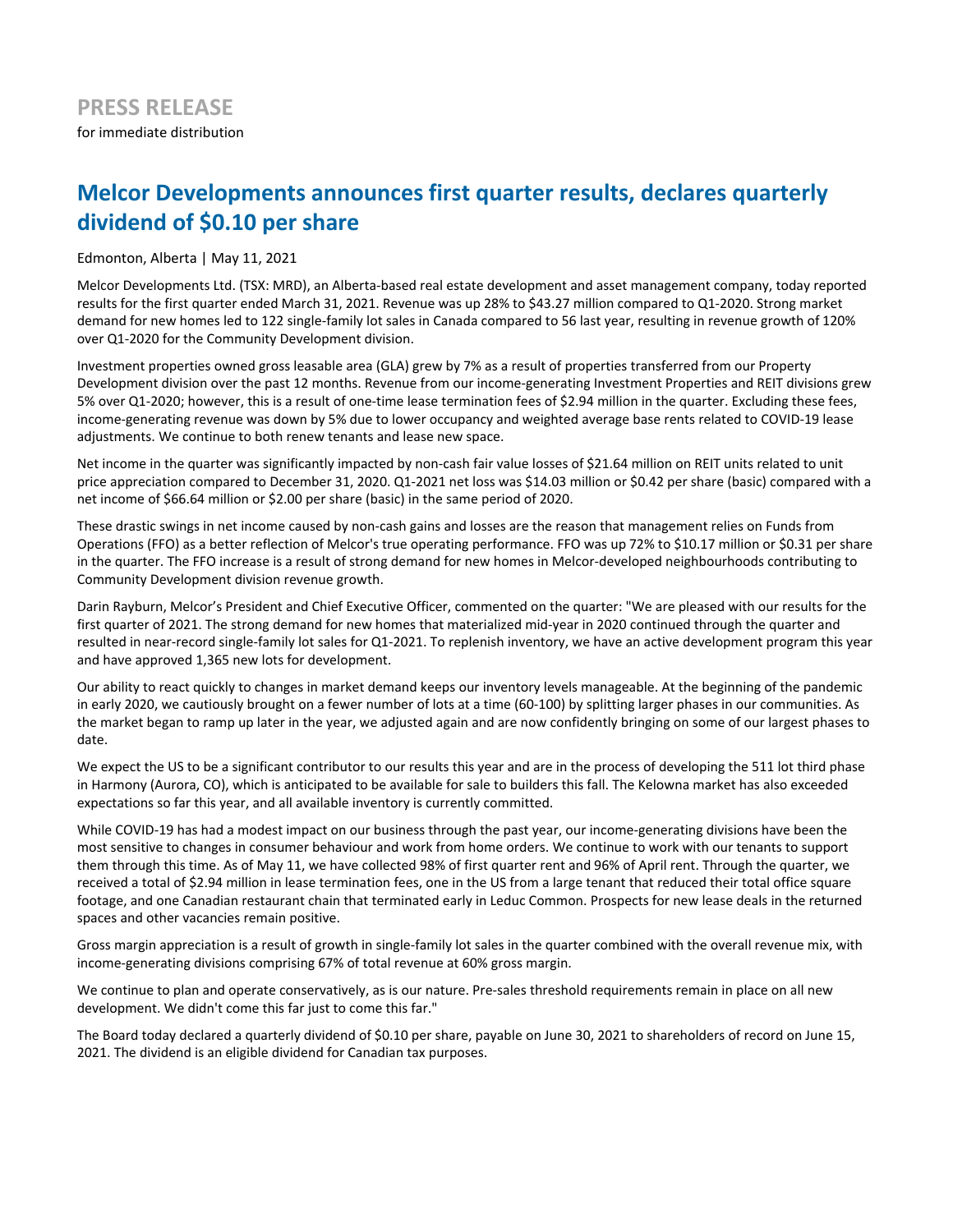## **First Quarter Results**

Given the longer term nature of real estate development, comparison of any three-month period may not be meaningful.

Revenue in Q1-2021 was up 28% over Q1-2020 as a result of stronger lot sales in Canada compared to the prior period. Lot sales, which can have a significant impact on quarterly results, are uneven by nature and it is difficult to predict when they will close. The strong market demand that began mid-2020 continues at a steady pace and contributed to the 120% increase in Community Development revenue, along with the sale of 8.53 acres of raw land in Leduc. No land sales occurred in Q1-2020.

The US community development model differs from Canadian markets, resulting in the majority of revenue occurring in a single quarter. Builders bulk buy lots from Melcor to finish and build homes to sell to homeowners. Sales to homeowners remained strong through the first quarter. Harmony is in the top ten master-planned communities in all of Colorado based on sales velocity. Demand for additional lots remains high and we have begun development of the third phase; however, this phase is not expected to be completed for sale to builders until fall 2021.

Investment properties owned gross leasable area (GLA) grew by 7% as a result of properties transferred from our Property Development division over the past 12 months. Revenue from our income-generating Investment Properties and REIT divisions grew 5% over Q1-2020; however, this is a result of one-time lease termination fees in the quarter. Excluding these fees, incomegenerating revenue was down by 5% due to lower occupancy and weighted average base rents related to COVID-19 lease adjustments. We continue to both renew tenants and lease new space.

## **FINANCIAL HIGHLIGHTS**

- Revenue was up 28% in the quarter as a result of increased lots sales and a raw land sale during Q1-2021. Revenue from single-family lot sales was up 110% to \$13.60 million in the quarter (Q1-2020: \$6.43 million).
- Funds from operations (FFO) increased 72%. This increase is a result of the impact of fair value adjustments on REIT units, lower distributions on REIT units, and an increase in Community Development, Investment Property and REIT revenue earned than in the comparative period.
- Net loss of \$14.03 million is a result of the non-cash fair value losses of \$21.64 million on REIT units due to unit price appreciation compared to non-cash fair value gains of \$68.63 in Q1-2020. The change in unit price has a counter-intuitive impact on net income as an increase in unit value decreases net income. These losses are driven by market forces outside of Melcor's control and are a key reason we focus on FFO as a better measure of our financial performance.

## **DIVISIONAL OPERATING HIGHLIGHTS**

• Following successful inventory reduction programs in 2020, our **Community Development** division is focused on inventory replenishment in all regions. To date we have approved the development of 22 new phases in 15 communities representing 1,365 single-family lots (which include duplex and townhome lots). This includes the launch of a new community known as Cobblestone Creek in Airdrie, AB. Satellite communities, such as St. Albert, Spruce Grove, Airdrie and Cochrane continue to be hot markets and we are bringing on new phases with smaller product categories to meet current demand. We continue to move new communities and additional phases in existing neighbourhoods through the municipal approval process.

Interest in Harmony (Aurora, CO) remained strong throughout the quarter as builders move through their inventory. Harmony is a top 10 new master-planned community in all of Colorado based on sales velocity. Our builder group is actively engaged on presales for Phase 3, which is currently under development. The community centre, including the pool, was completed in 2020. The facility remained closed in the prior year due to local COVID-19 restrictions, but is expected to open for the 2021 season.

While interest in all areas remains high, the Kelowna market had an exceptionally strong start to the year. All lots in North Clifton are under contract, and we expect the recently registered Phase 7 at BlueSky to sell out this year as well.

- The Property Development team has a total of 72,804 sf (2 projects: Greenwich & Chestermere) currently under construction. A further 41,796 sf is complete and awaiting lease-up and transfer in 3 projects: The District, Woodbend Market, and Clearview Market.
- Total GLA under management has increased 2% from Q1-2020 via internal transfers from **Property Development** in the third and fourth quarters of 2020, partially offset by a disposal of an office property in Arizona in Q3-2020. Revenue in our income-producing divisions (**Investment Properties** and REIT) was up 5% over Q1-2020. These divisions are down slightly in occupancy and base rents because of challenging market conditions. See the COVID-19 section for rent collection information.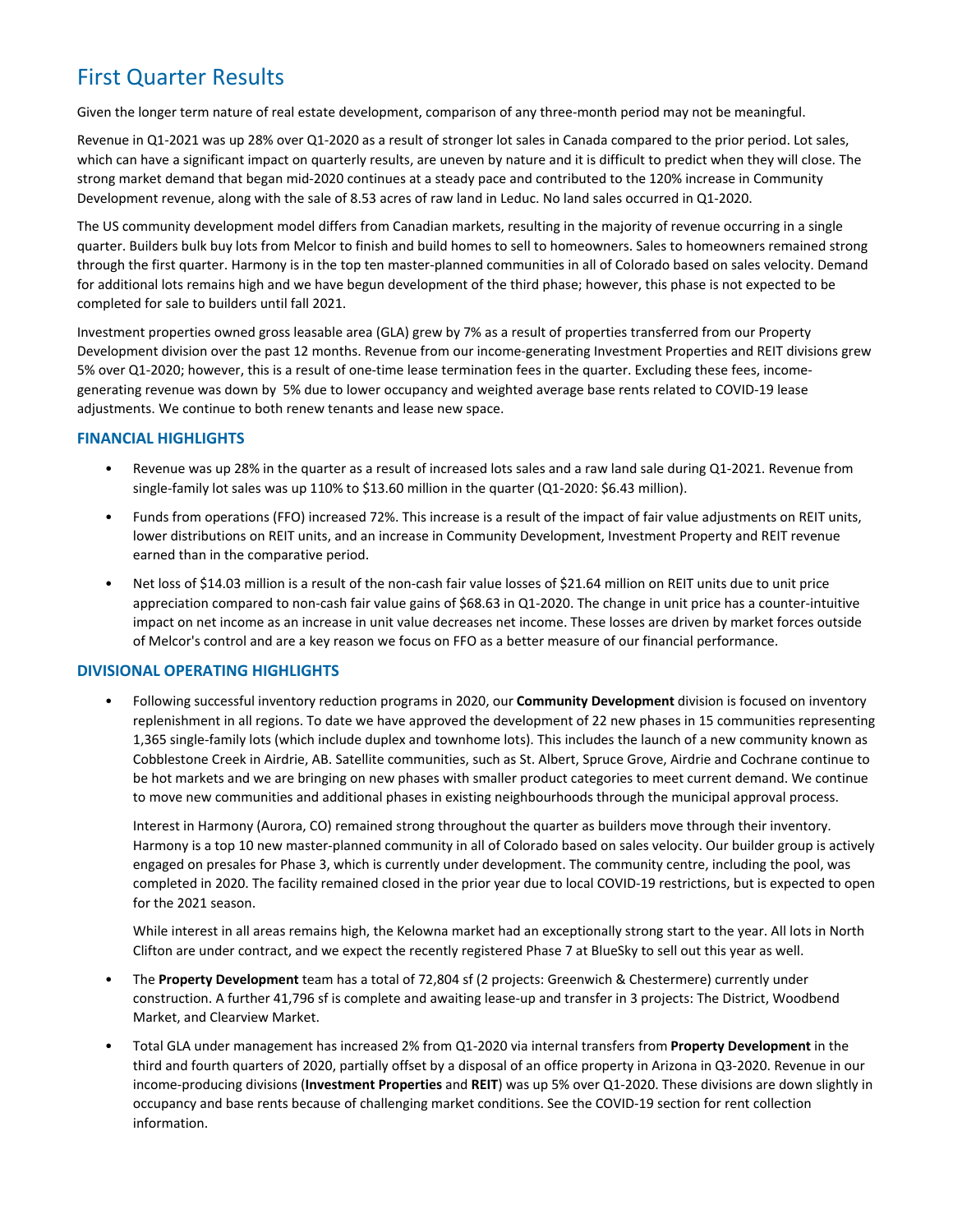The investment property portfolio remained fairly stable in Q1-2021 with fair value gains of \$0.98 million compared to fair value losses of \$6.79 in Q1-2020.

Our Melcor-managed golf courses (Recreational Properties) had an early spring start and opened April 1 in BC, and April 2 in Alberta. In response to regulations put in place by health officials, physical distancing measures remain in place at our clubhouses and pro shops, and dining service is limited to patio and take-and-go.

### **RETURNING VALUE**

- We continue to return value to our shareholders and unitholders:
	- We paid a quarterly dividend of \$0.10 per share on March 31, 2021.
	- On May 11, 2021 we declared a quarterly dividend of \$0.10 per share, payable on June 30, 2021 to shareholders of record on June 15, 2021. The dividend is an eligible dividend for Canadian tax purposes.
	- The REIT paid distributions of \$0.035 per trust unit in January, February and March for a quarterly payout ratio of 53% based on ACFO and 43% based on FFO. Distributions declared April 15, 2021 remained at \$0.035 per trust unit.

## **SUBSEQUENT EVENTS - NCIB**

- On April 1, 2021 Melcor commenced a normal course issuer bid ("NCIB"), which allows us to purchase up to 1,654,553 shares for cancellation, representing approximately 5% of Melcor's issued and outstanding trust units. The shares may be repurchased up to a maximum daily limit of 3,781. The price which Melcor will pay for trust units repurchased under the plan will be the market price at the time of acquisition. The NCIB ends one year from commencement on March 31, 2022.
- On April 1, 2021 the REIT commenced a normal course issuer bid ("REIT NCIB"), which allows the REIT to purchase up to 652,525 trust units for cancellation, representing approximately 5% of the REIT's issued and outstanding trust units. The trust units may be repurchased up to a maximum daily limit of 3,824. The price which the REIT will pay for trust units repurchased under the plan will be the market price at the time of acquisition. The NCIB ends one year from commencement, on March 31, 2022.

## **Selected Highlights**

| (\$000s except as noted)       | <b>Three-months</b> |           |             |
|--------------------------------|---------------------|-----------|-------------|
|                                | 31-Mar-21           | 31-Mar-20 | Change      |
| Revenue                        | 43,270              | 33,767    | 28.1 %      |
| Gross margin (%) *             | 52.2 %              | 51.0 %    | 2.4%        |
| Net income (loss)              | (14, 033)           | 66,640    | $(121.1)\%$ |
| Funds from operations (FFO) *  | 10,174              | 5,925     | 71.7 %      |
| Per Share Data (\$)            |                     |           |             |
| Basic earnings (loss)          | (0.42)              | 2.00      | $(121.0)\%$ |
| Diluted earnings (loss)        | (0.42)              | 2.00      | $(121.0)\%$ |
| Funds from operations *        | 0.31                | 0.18      | 72.2 %      |
| As at (\$000s except as noted) | 31-Mar-21           | 31-Dec-20 | Change      |
| Shareholders' equity           | 1,058,069           | 1,077,429 | $(1.8)$ %   |
| Total assets                   | 1,996,659           | 2,001,285 | $(0.2)$ %   |
| Per Share Data (\$)            |                     |           |             |
| Book value *                   | 31.98               | 32.56     | (1.8)%      |

### **MD&A and Financial Statements**

Information included in this press release is a summary of results. This press release should be read in conjunction with Melcor's consolidated financial statements and management's discussion and analysis for the three months ended March 31, 2021, which can be found on the company's website at www.Melcor.ca or on SEDAR (www.sedar.com).